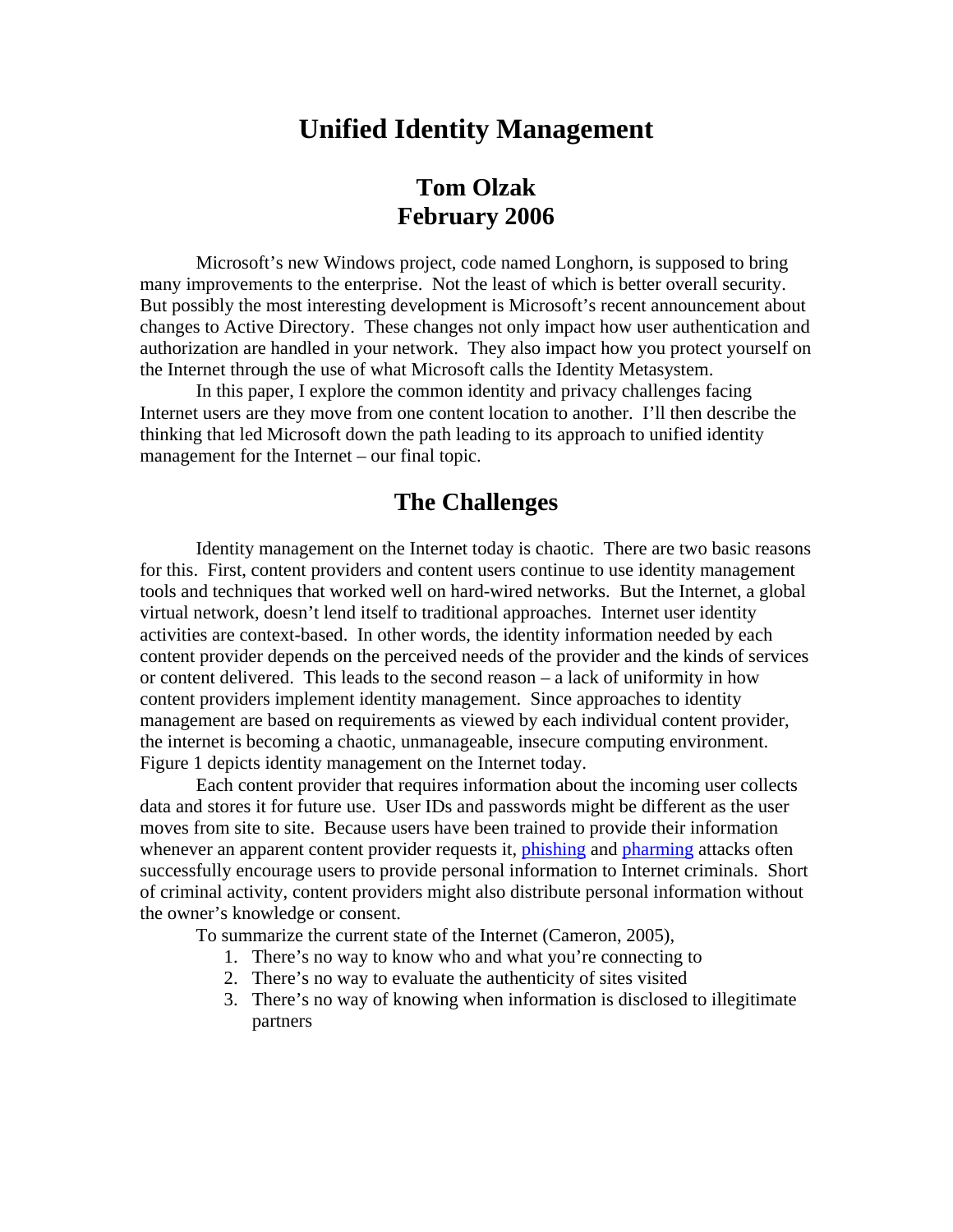

**Figure 1: Identity Management Today** 

4.

# **Conceptual Solution**

### *The Seven Laws of Identity*

Kim Cameron, Identity and Access Architect at Microsoft, described what is apparently the foundation for Microsoft's conceptual solution to the Internet identity challenges. In his paper, "The Laws of Identity," Cameron laid out seven Laws of Identity (2005). Before getting to the seven laws, it's important to understand some terms. The terms and definitions in Table 1 are from Cameron's paper.

| $\cdots$                   |                                                                                                                                                                                                              |
|----------------------------|--------------------------------------------------------------------------------------------------------------------------------------------------------------------------------------------------------------|
| Term                       | <b>Definition</b>                                                                                                                                                                                            |
| <b>Identity Metasystem</b> | "An interoperable architecture that assumes<br>people will have several digital identities<br>based on underlying technologies,<br>implementations, and providers"                                           |
| <b>Digital Identity</b>    | "A set of claims made by one digital subject<br>about itself or another digital subject"                                                                                                                     |
| <b>Digital Subject</b>     | "A person or thing represented or existing in<br>the digital realm which is being described or<br>dealt with." (i.e. computers, digital resources,<br>humans, and relationships between digital<br>subjects) |

**Table 1: Identity Terminology** 

Cameron's list of the seven Laws of Identity:

1. Technical identity systems must only reveal information identifying a user with the user's consent.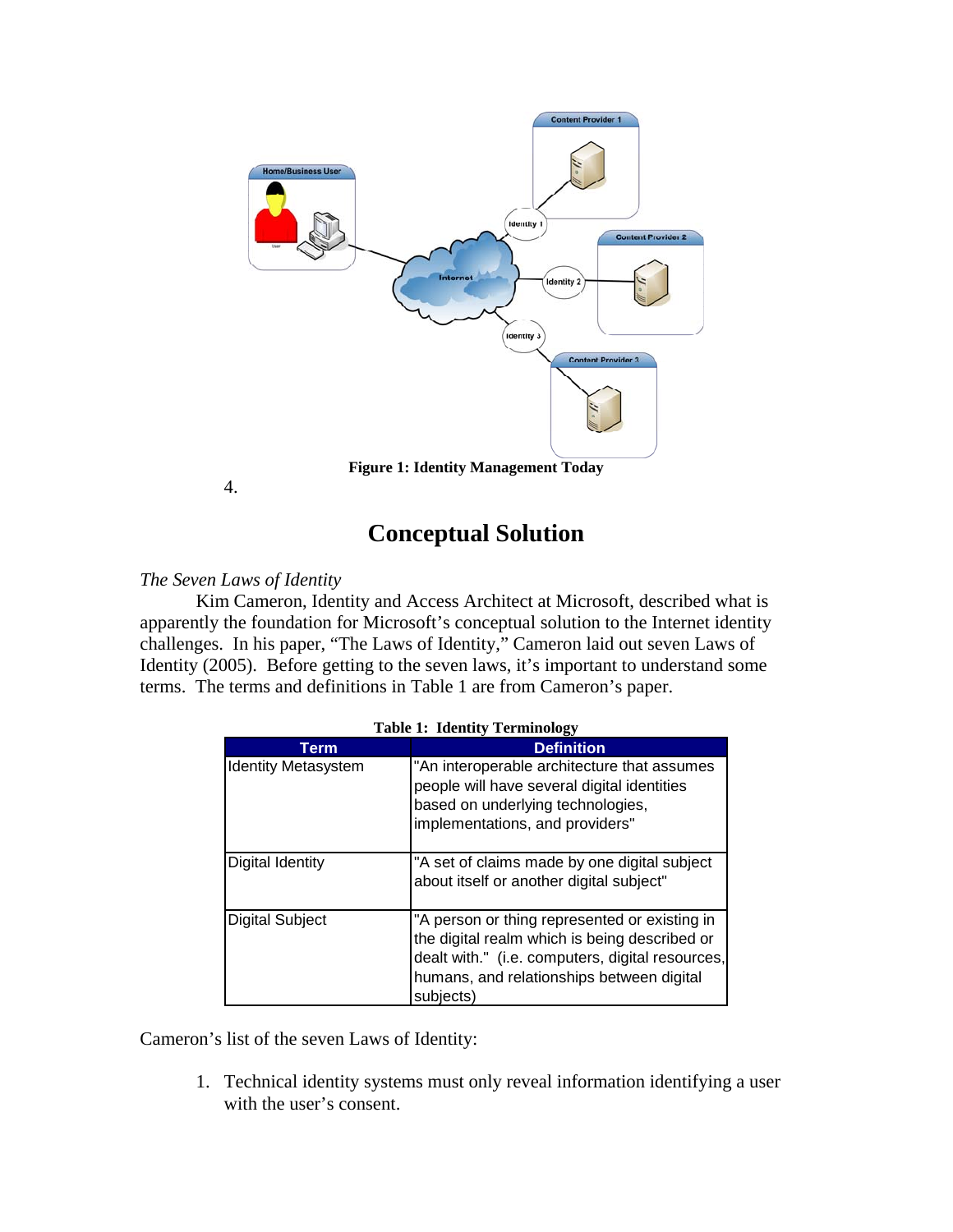- 2. The solution that discloses the least amount of identifying information and best limits its use is the most stable long term solution.
- 3. Digital identity systems must be designed so the disclosure of identifying information is limited to parties having a necessary and justifiable place in a given identity relationship.
- 4. A universal identity system must support both "omni-directional" identifiers for use by public entities and "unidirectional" identifiers for use by private entities, thus facilitating discovery while preventing unnecessary release of correlation handles.
- 5. A universal identity system must channel and enable the inter-working of multiple identity technologies run by multiple identity providers.
- 6. The universal identity metasystem must define the human user to be a component of the distributed system integrated through unambiguous humanmachine communication mechanisms offering protection against identity attacks.
- 7. The unifying identity metasystem must guarantee its users a simple, consistent experience while enabling separation of contexts through multiple operators and technologies.

To summarize the laws, digital identity is based on context. Because of the number of content providers, there are thousands of contextual variations. A solution is required that allows users to traverse these variations with a simple identity system within which they maintain complete control of their personal information. They must also have adequate assurance that they are not victims of online criminal activities.

### *The Identity Metasystem*

Using the Laws of Identity, Microsoft developed the concept of the Identity Metasystem (Microsoft Corporation, 2005). The intended outcome of the deployment of a unified identity metasystem is a standardized approach to managing access, identity confirmation, and safeguarding user information on the Internet. According to Microsoft, the features of a metasystem include:

- 1. **Flexibility**. Personal information is not stored in the metasystem itself. This allows identity providers to decide where and how to store personal information.
- 2. **Open architecture**. The architecture is based on industry standard web services. This allows all identity providers to coexist with one another with equal status.
- 3. **User control.** Users have control over who gets their personal information.

This new approach to Internet identity management is rather aggressive. It requires a new underlying security infrastructure. So how does Microsoft plan to introduce the required features to its customers?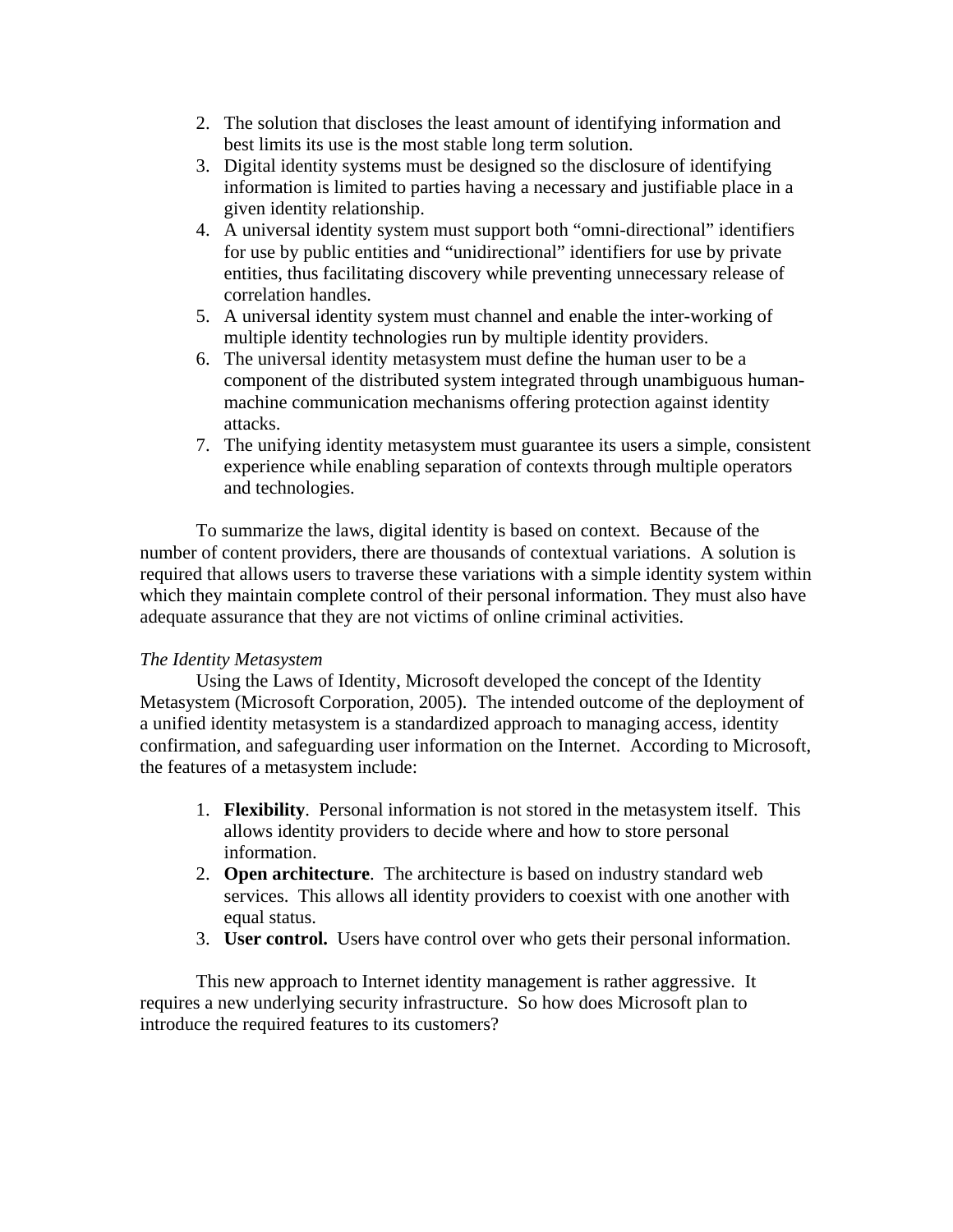# **Microsoft's Approach**

 Microsoft's Longhorn release includes a "new" Active Directory. No, it's not a complete replacement for the Active Directory (AD) we've all come to know and love. But it is an Active Directory that provides additional functionality focused on identity management. According to a Microsoft Product Information document (Microsoft Corporation, 2006), the Longhorn implementation of AD includes the following:

- Domain and directory services
- Strong credentials
- Access Control
- Single sign-on
- **Federated identity**
- **Information rights protection**
- **Process automation**
- **Auditing**
- Support for the issuance and management of "InfoCards"

For the purposes of this paper, we'll focus on the last feature in the list. The use of InfoCards is a big part of Microsoft's efforts to bring their products inline with what it sees as the conceptual solution to Internet Identity challenges.

#### *InfoCards*

 The issuance and management of InfoCards is a key part of Microsoft's Identity Metasystem. Integrated into IE 7, InfoCard functionality targets online identity verification to reduce fraud and ID theft.

 An InfoCard is a container or selector for a person's identities (Microsoft Q&A, 2006). Figure 2 is a simplistic example of how InfoCard technology works.



**Figure 2: Using InfoCards**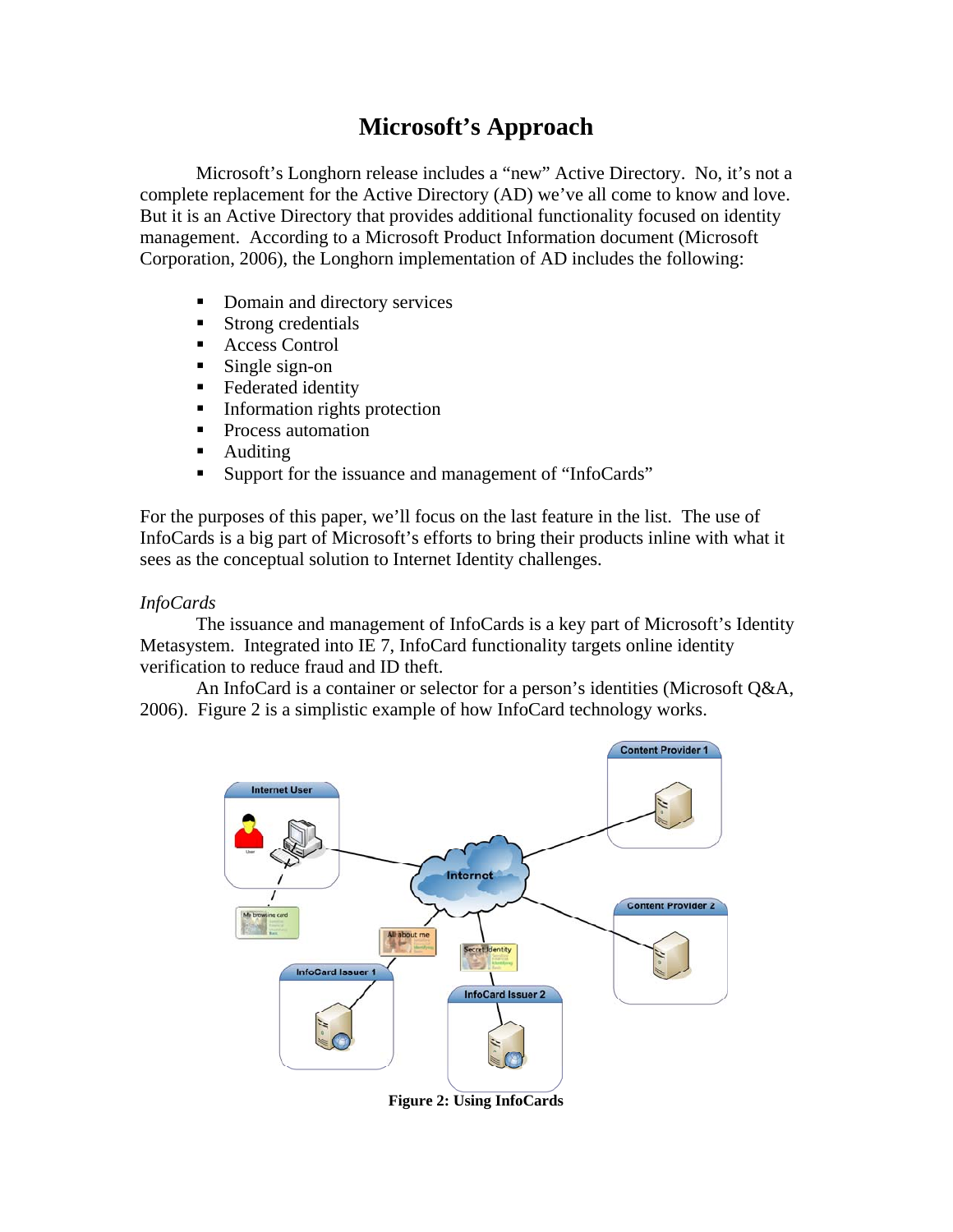InfoCards can be issued by trusted vendors with which an Internet user develops a relationship or by the user. Each card is graphically represented on the user's desktop like an ID card. When the time comes to identify herself to a content provider, the user selects the most suitable InfoCard. Figure 3 is an example of how the InfoCard selection screen might look.



**Figure 3: Sample InfoCard User Management Screen**  (Fishenden, 2005)

 From this screen, the user selects the InfoCard that provides the minimum information necessary for the current transaction, but no more. Once the content provider requesting the information is identified and verified, the InfoCard information is gathered from the issuing vendor's InfoCard information repository and sent to the provider. InfoCards also carry with them rules about how the information can be used. Finally, the user can review the content providers that have her various personal information sets based on the InfoCard used.

 Using InfoCards to facilitate an identity metasystem looks like a good idea. Most, if not all, of the Laws of Identity are satisfied. Further, users interface with a standard identification process as they traverse the innumerable sites available on the global network. The perfect solution… well, maybe.

#### *Potential InfoCard Challenges*

 There is still one important issue with which I'm still having trouble – InfoCard management. I think it's great that we're beginning to understand the special security and privacy needs of Internet use. But we must be careful we don't rush into a solution that might create bigger challenges than those we're trying to solve. Two of these challenges include: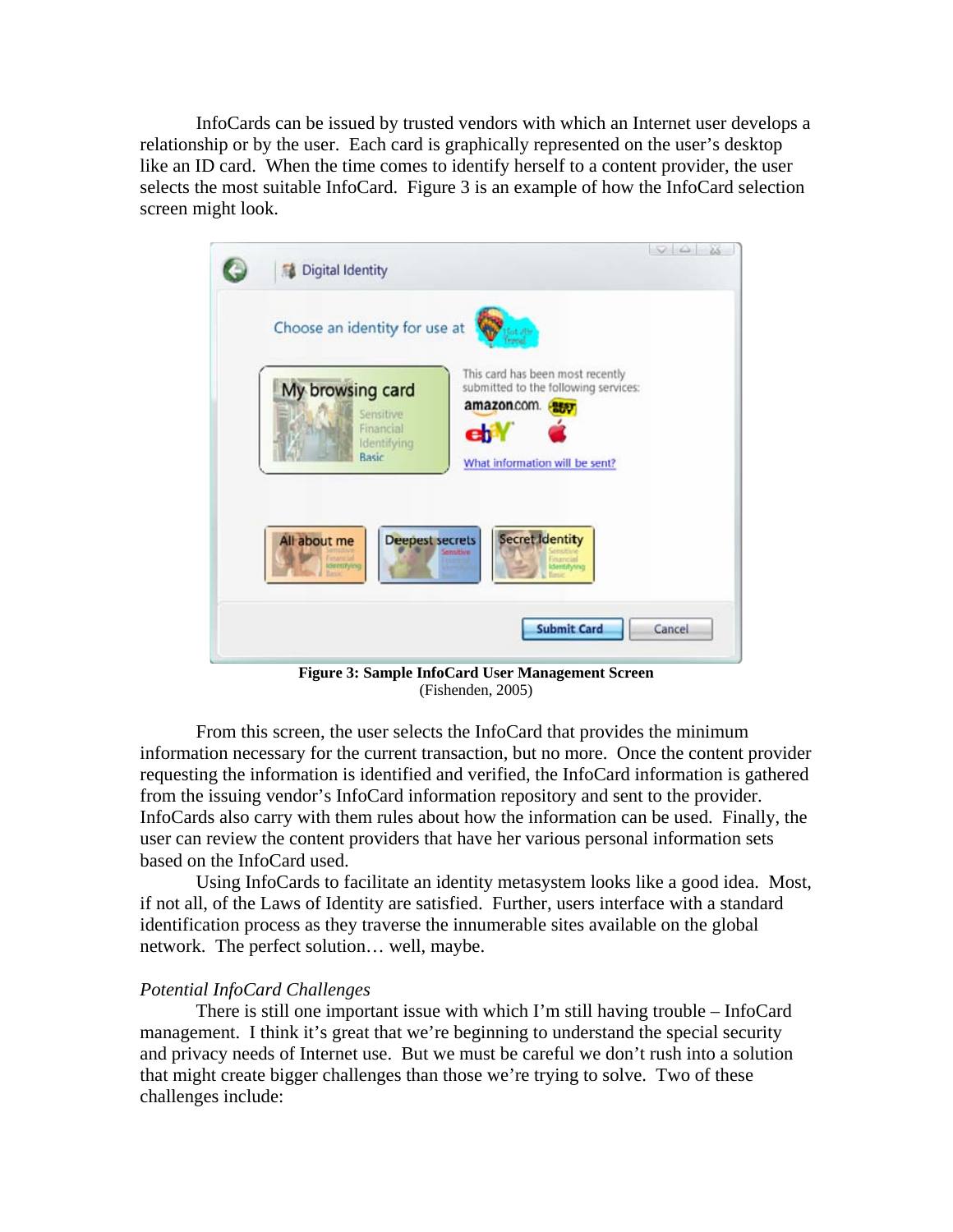- Each user becomes his own identity manager. Will the effectiveness of the identity metasystem require better awareness on the part of Internet users? If so, how will vendors provide that awareness? What processes will be in place to assist users in "cleaning up" problems they unintentionally create for themselves?
- InfoCards, and associated tracking information, are stored on the user's PC. What happens if the PC fails?

## **Conclusion**

 Conceptually, an identity metasystem is a great solution for Internet identity management. With the cooperation of all vendors and content providers, users will possess a better way to manage and control their information and how it's used in Internet relationships. But will everyone accept this approach? Will enough Internet participants buy in to Microsoft's vision to make a difference? Will we deploy this new solution in a way that is palatable to the average Internet user? However we answer these questions today, tomorrow must provide a well-designed solution to Internet security and privacy concerns. Failure to work together to secure the growing global network could easily result in a future where people are afraid to engage in online commerce.

-------------------------------------------------------------------------------------------------------------------- Copyright 2006 Thomas W. Olzak. Tom Olzak, MBA, CISSP, MCSE, is President and CEO of Erudio Security, LLC. He can be reached at tom.olzak@erudiosecurity.com or by visiting http://adventuresinsecurity.com --------------------------------------------------------------------------------------------------------------------